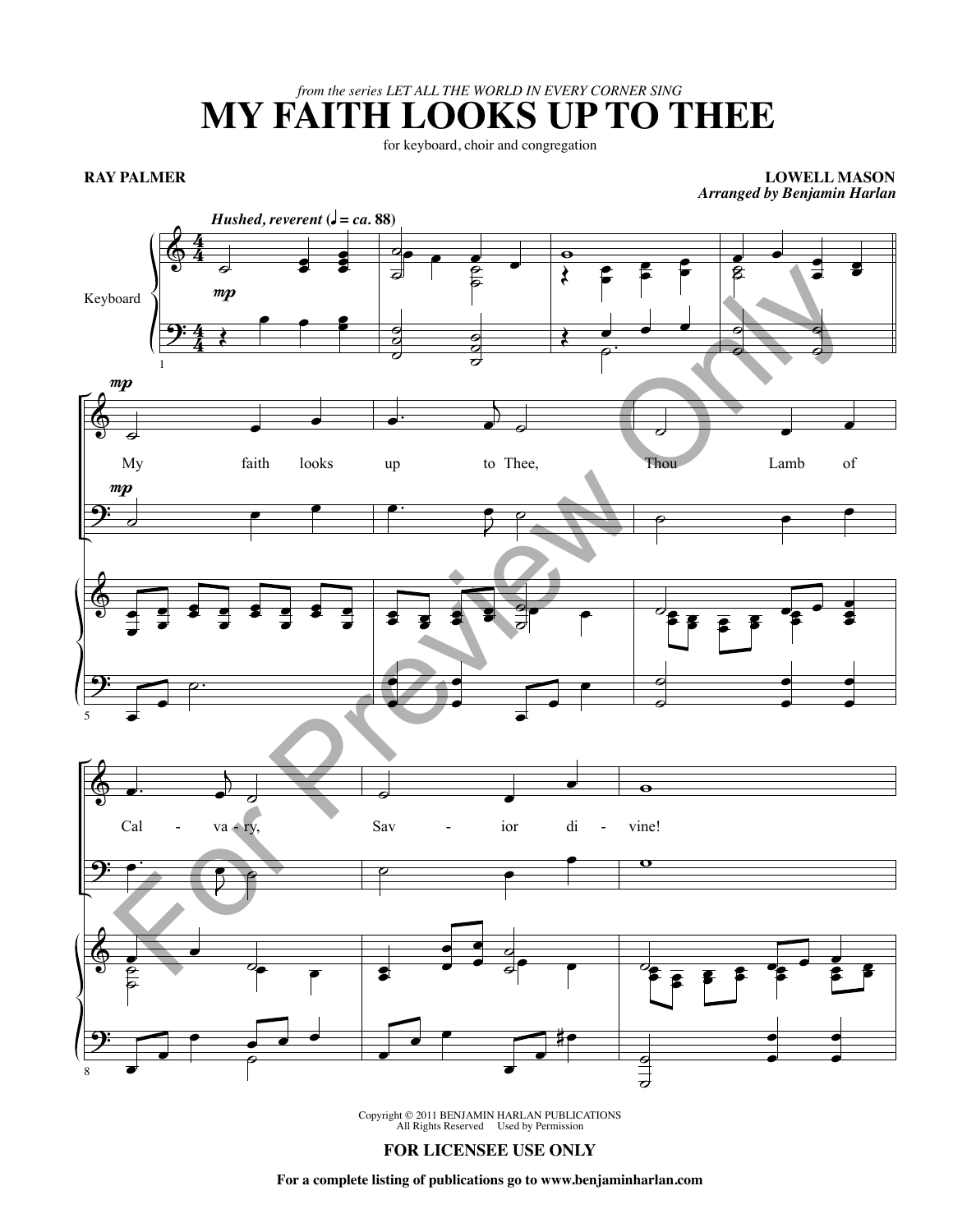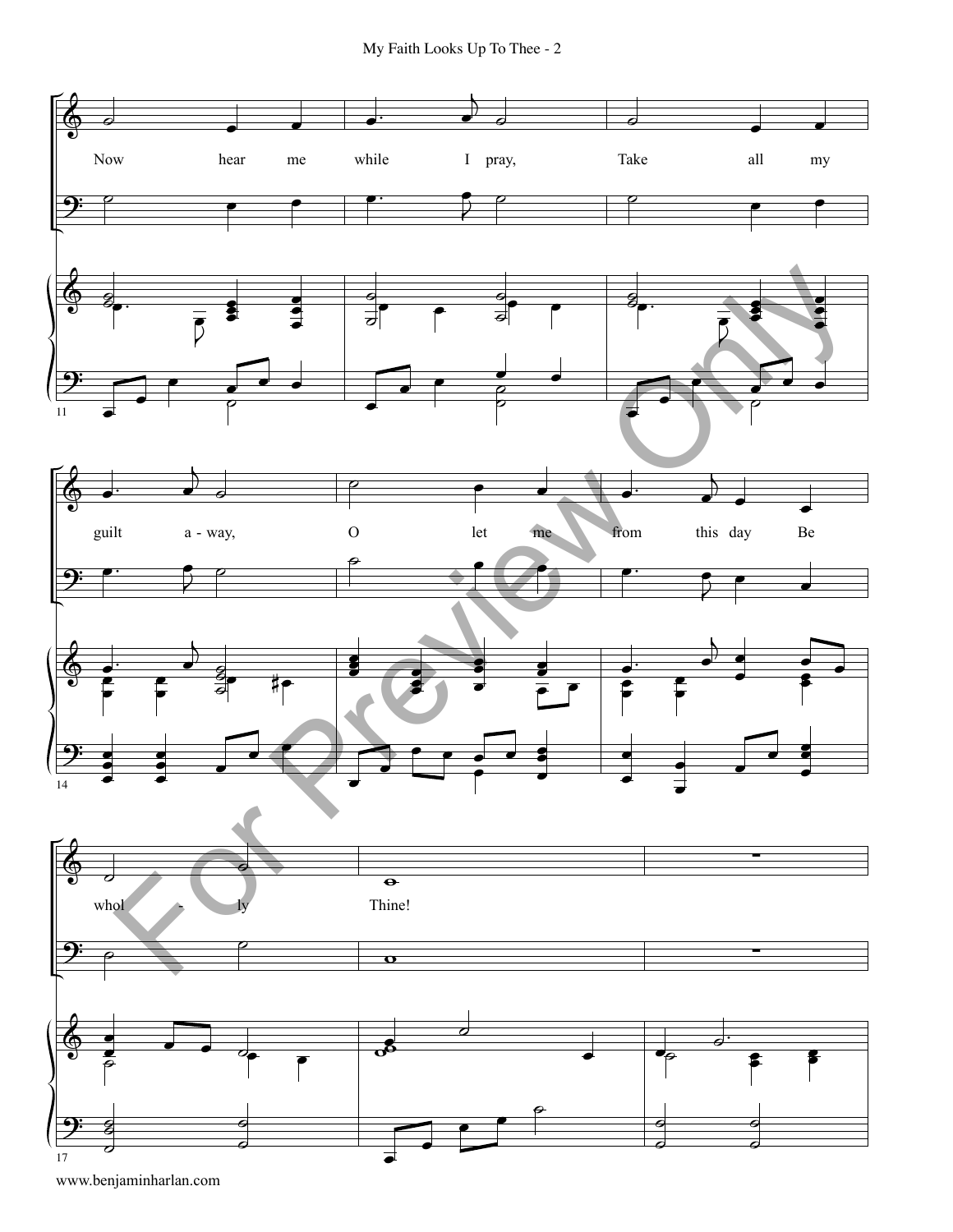My Faith Looks Up To Thee - 3

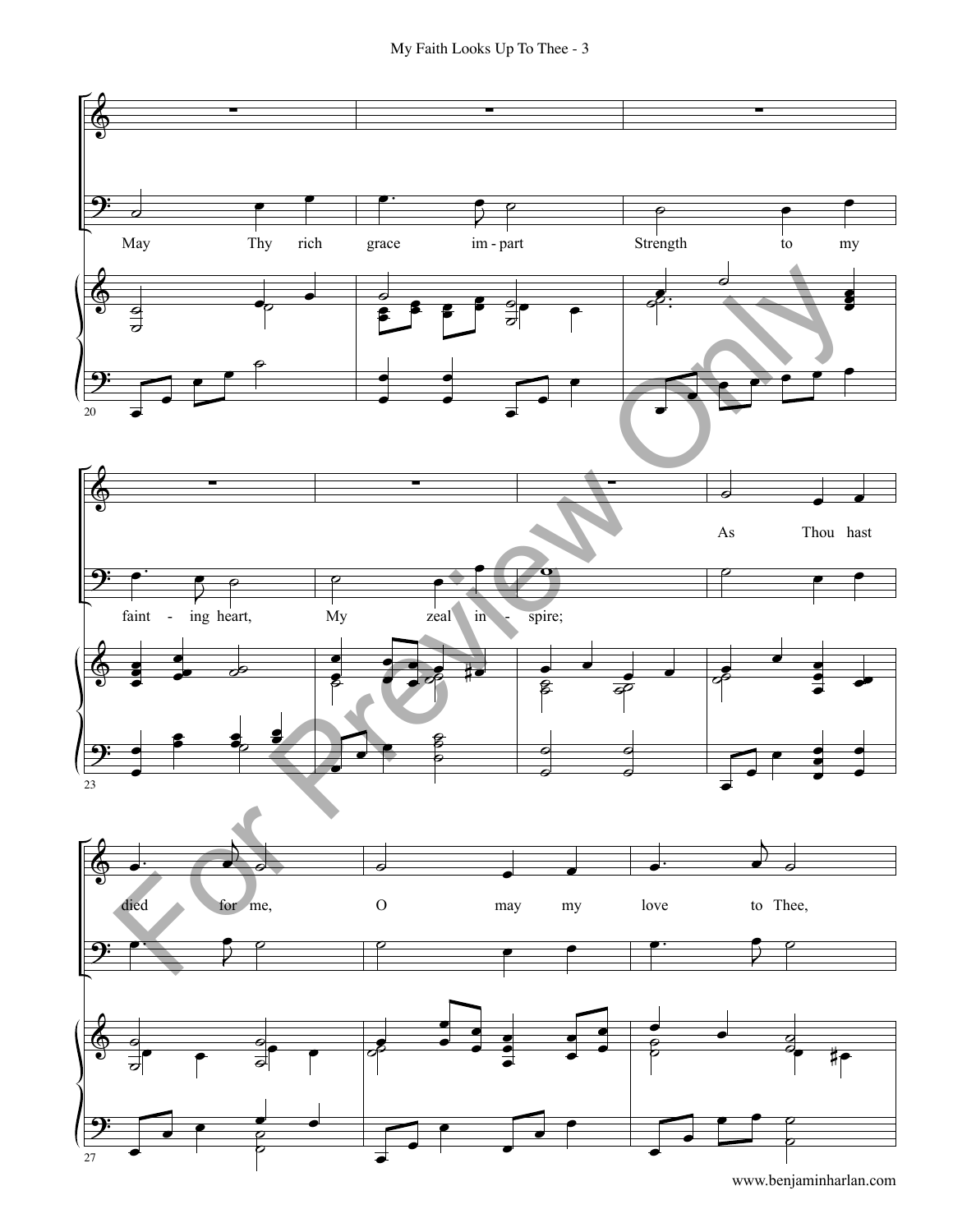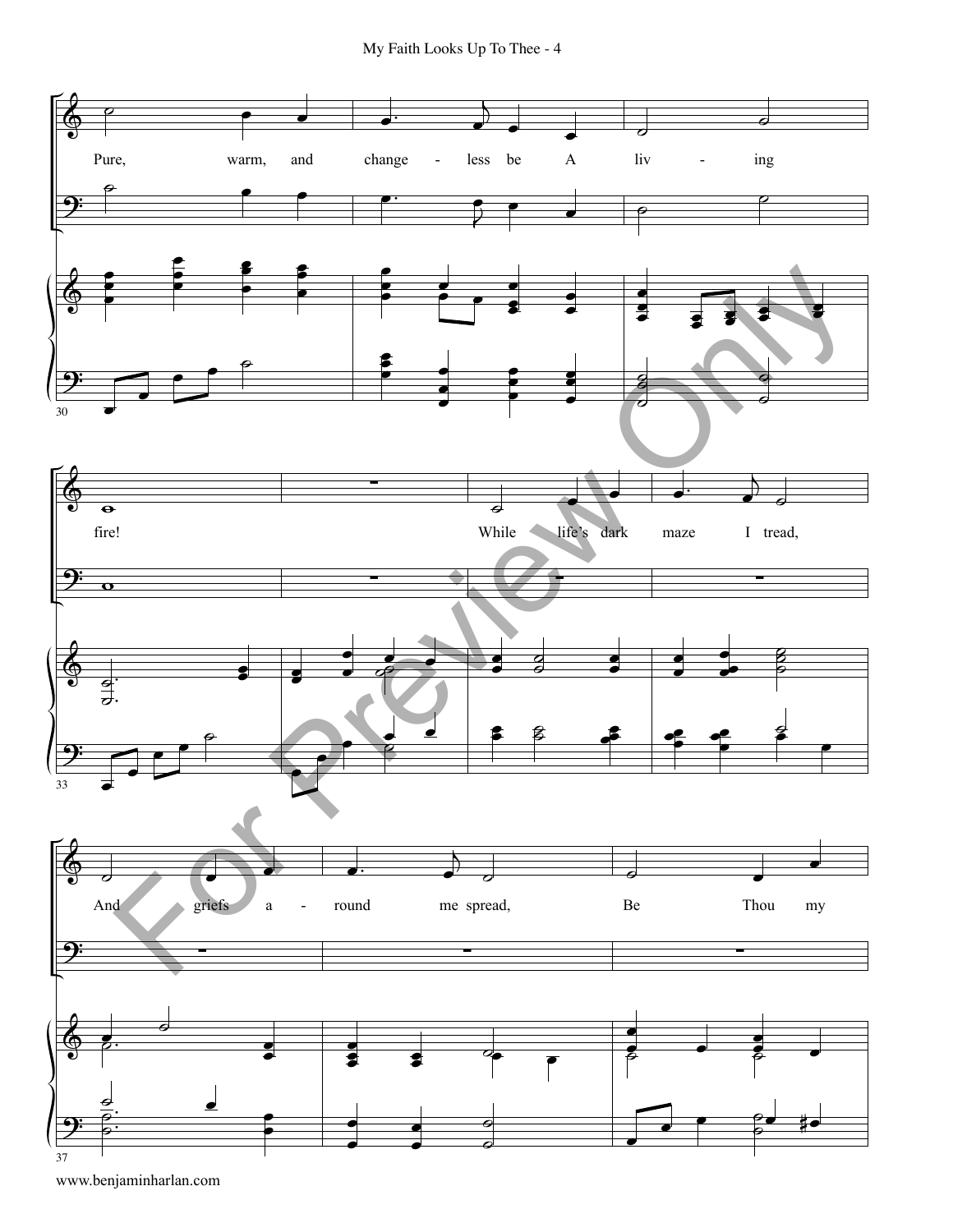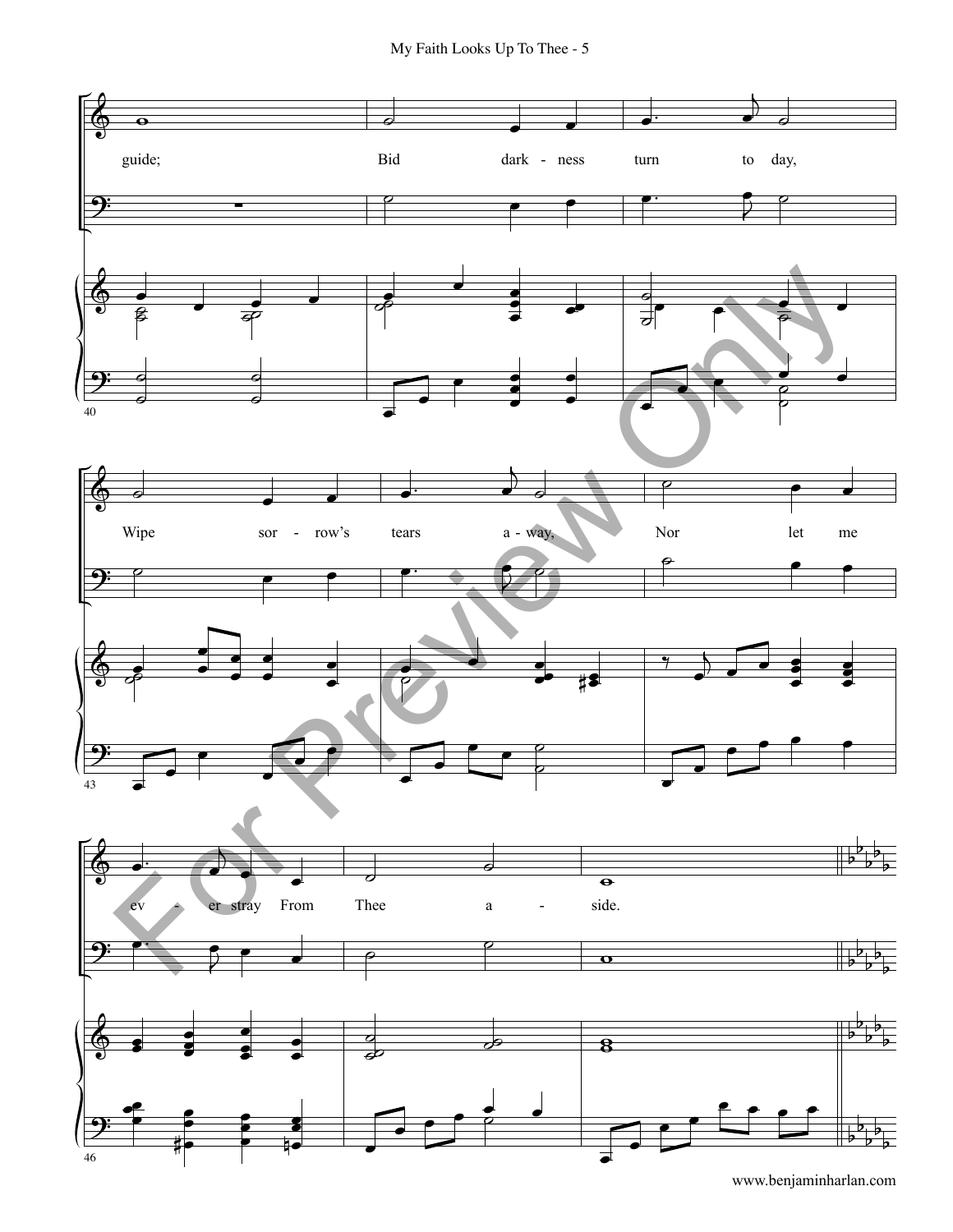My Faith Looks Up To Thee - 6